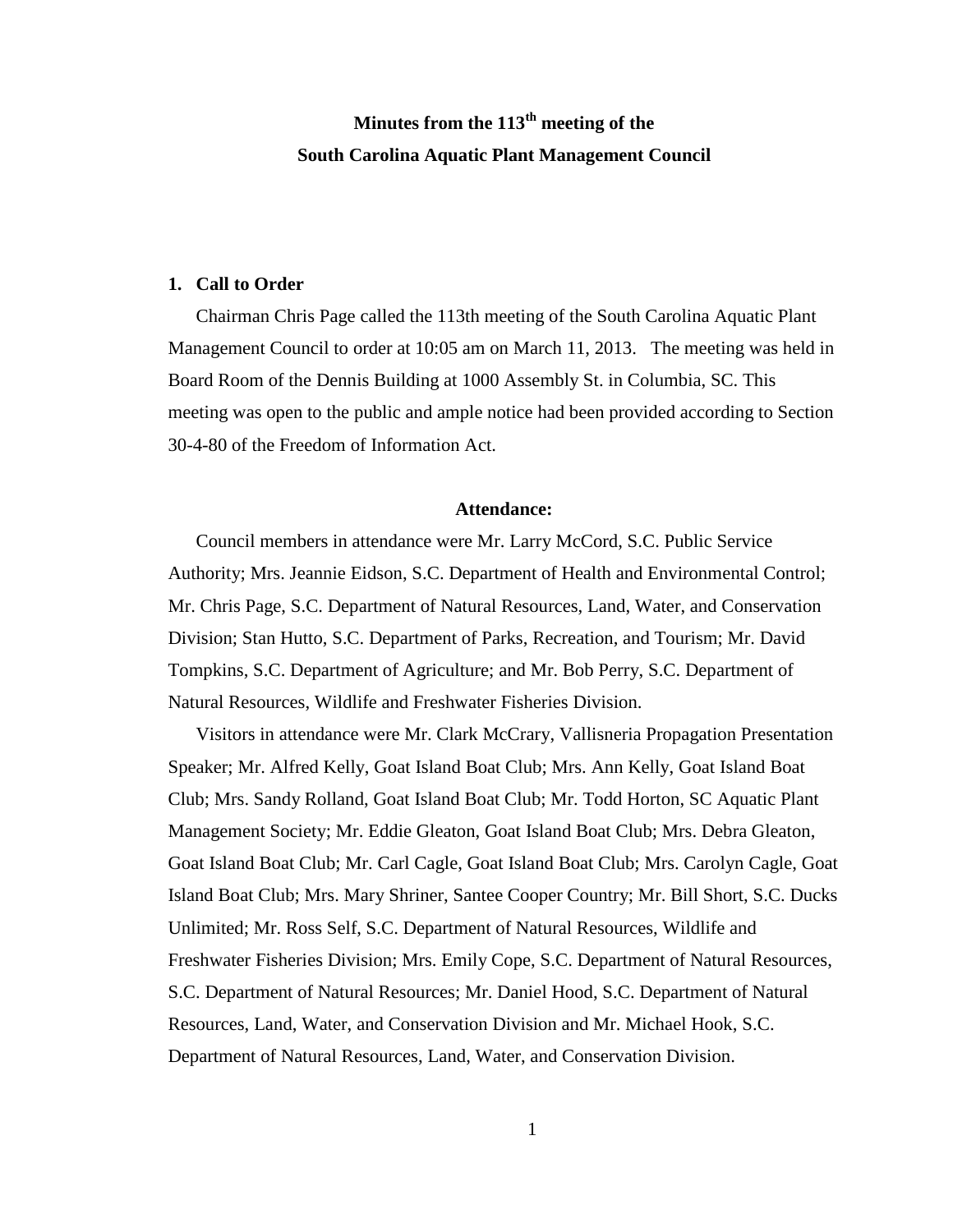#### **2. Review of the 2013 S.C. Aquatic Plant Management Plan**

Mr. Page presented the public comments on the 2013 SC Aquatic Plant Management Plan to the Council. He noted that public comments were down from last year with only 39 comments sent in via e-mail. There were also 206 signatures on an internet petition that was submitted as well. Mr. Page then opened the floor for those in attendance to comment on the 2012 Aquatic Plant Management Plan.

#### **A) Public Comments (floor open for comments)**

Mr. Carl Cagle, representing the Goat Island Boat Club, thanked the Council for what it has done and they wanted to show support for the proposed plans. They are very interested in the health of whole lake and like to see it protected.

Mr. Alfred Kelly, representing the Goat Island Boat Club, wanted to thank the Council for keeping the lake clean so he can sell real estate and enjoy the lake.

Mr. Clark McCrary, a concerned sportsman, had a couple questions for the Council regarding the proposed draft plan. Mr. McCrary's first question was whether the numbers listed in the plan scheduled for treatment were actual acres or treatment acres. Mr. Page indicated that the acreages listed by the herbicide treatments were the acreages that Santee Cooper intended on treating this year and not the total acreage of the different plant species. Mr. McCrary also wanted clarification on what species the 5,259 acres listed in the sterile grass carp portion of the plan was comprised of. Mr. Page and Mr. McCord indicated that number was the acreages of all native vegetation, except Vallisneria. Some species included in this acreage figure was coon tail, naiad, and pondweeds. Mr. McCrary also wanted details on what could be done to lessen the loss of Vallisneria in the Rocks Pond and Spires Landing Areas all the way to the Canal. Mr. McCord indicated that no areas were off the table for transplants but that spring time would be the time to positively ID whether or not transplants were needed in that area. The spring time is the best time to ID locations because Vallisneria senesces in the winter time and the new Vallisneria growth in the springtime will be the best indicator as to what is needed.

A discussion followed Mr. McCrary's comments detailing the use of different acreage figures within the Aquatic Plant Management Plan. The discussion focused on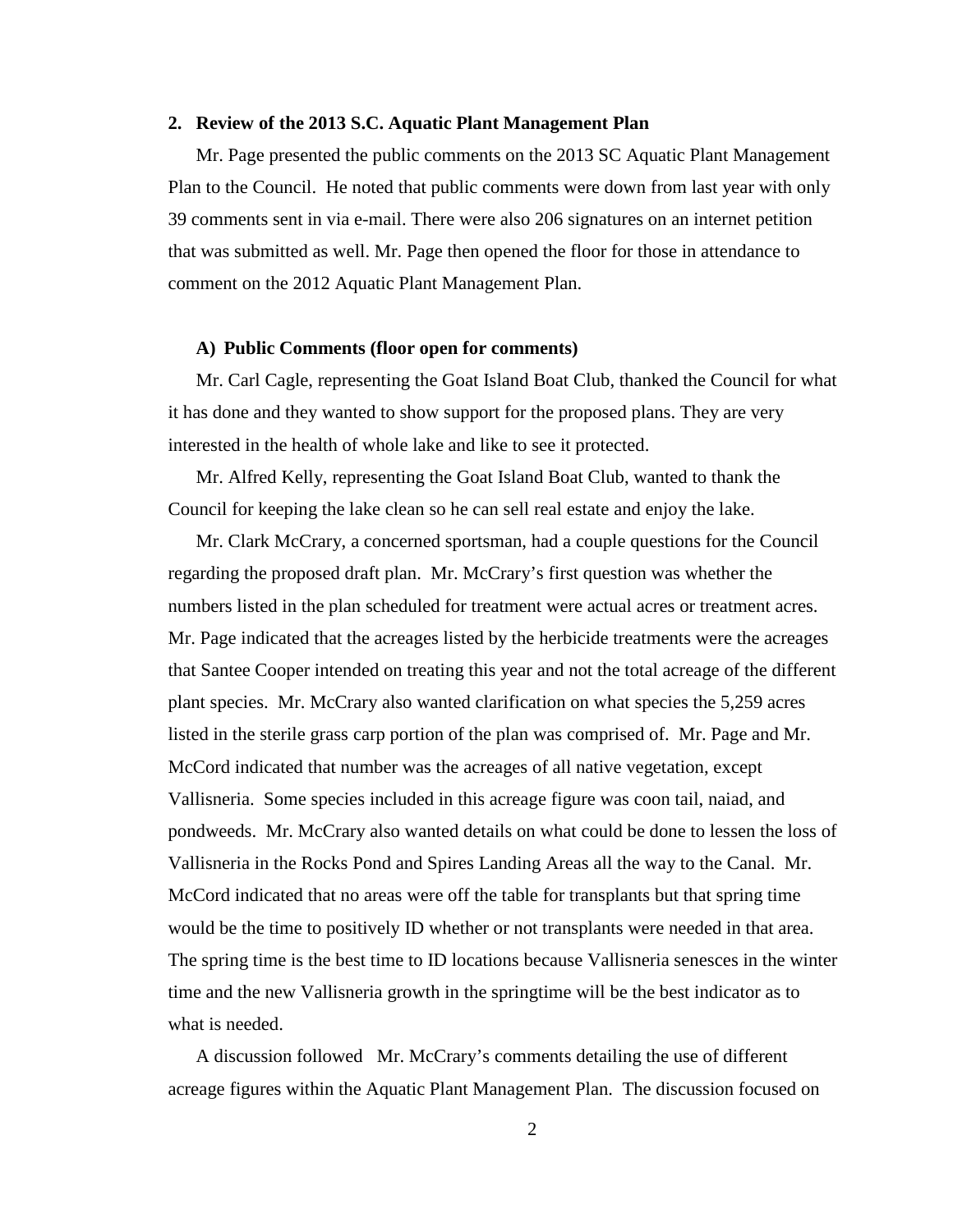the difference between treatment acreage and actual acreage with the majority of the treatment acreages being determined by the availability of funds and not necessarily the abundance of plant populations.

Mr. McCrary also asked one final question, whether or not the aquatic vegetation has reached the 10% coverage on the lake system as agreed upon by Santee Cooper and SCDNR. Mr. McCord indicated that the 10% coverage goal was reached approximately 3 to 4 years ago and has now far surpassed that goal. Mr. Page denoted that submersed vegetation alone almost reaches the 10% goal as it stands now. Hydrilla and Crested Floating Heart is not included in these numbers because they are not considered beneficial.

#### **B) Review of Public Comments**

Mr. Page then went into greater detail on the public comments. He noted out of the 39 email comments received, 36 were in support of the plan and 3 were opposed to some aspect of the plan. The supporting comments ranged widely in support, from "we appreciate what you do" to "please come spray my cove". The three comments opposed to the proposed plan were pretty concise as to what they were wanting.

Mr. Perry made a motion to commend the people who took the time to submit written comments and those people who worked on petitions so that the information could be information could be made available to the council, because it's important information and we encourage you to continue to do so. Mr. McCord Seconded the motion. There was no discussion and the motion passed unanimously.

The Council continued reviewing the comments. A discussion on continuing education of how decisions are made when developing the yearly plans. Mr. Page noted that overall content of the comments have continually gotten better over the last ten years or so.

#### **C) Modification Considerations**

Mr. Page began the discussion with any modifications that may be needed to be made to the 2013 Aquatic Plant Management Plan.

The Santee Cooper Lakes portion of the plan was discussed first. General changes to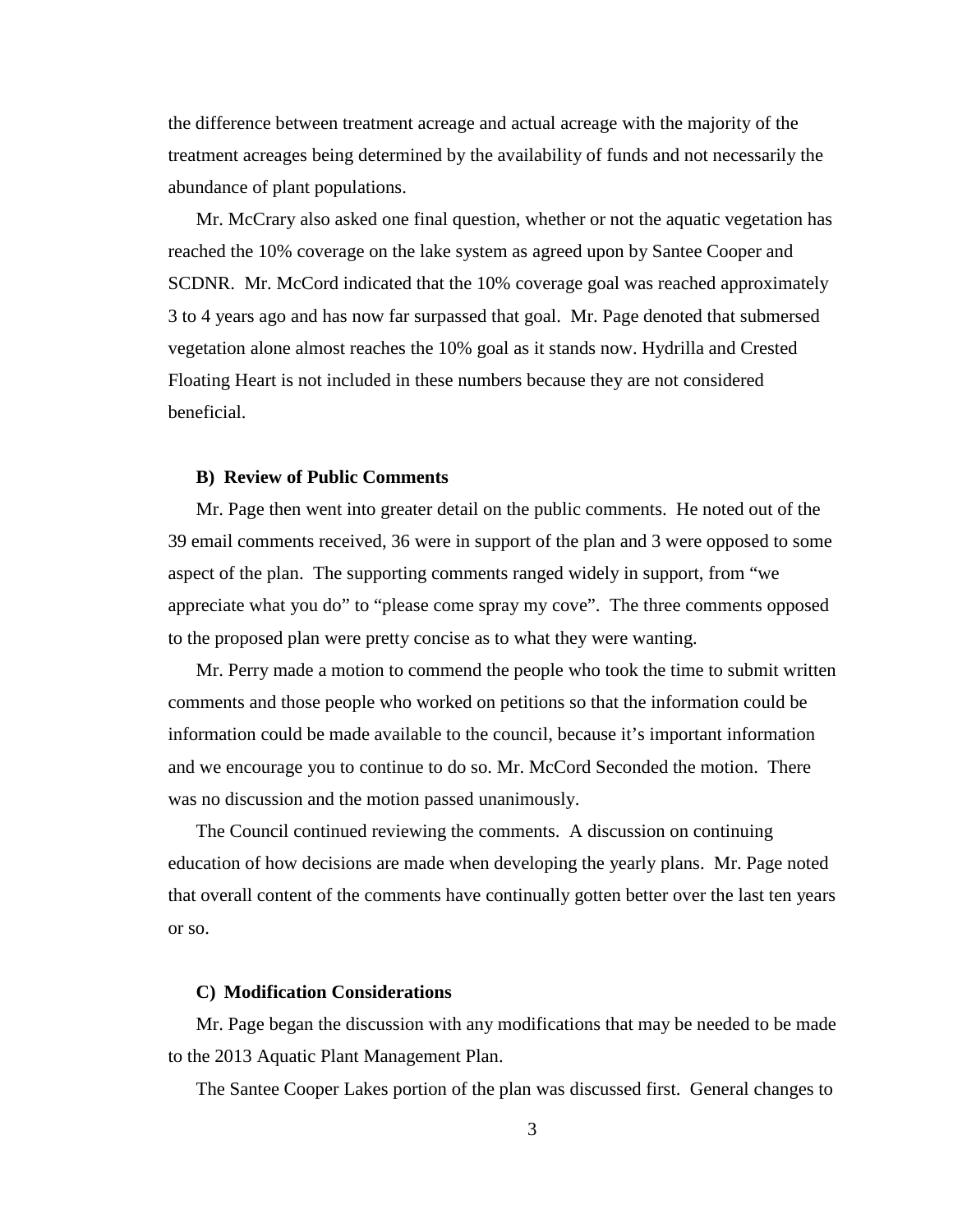the Santee Cooper portion were noted, including adding the 2013 coverage and treatment acreages. Mr. McCord noted that the numbers were correct but there was a good chance that the correct number of grass carp will be hard to obtain due to availability issues from the growers in Arkansas. There were no suggested modifications to be made to the plan. Mr. Perry made the following motion: that based on the best available science at the disposal of the council and the data that has been collected on hydrilla and the other aquatic species in Lake Marion and Lake Moultrie and the ground-truthing that has occurred since that time, that 113, 656 fish in accordance to the plan be stocked in 2013. Mr. McCord seconded the motion. There was no discussion of the motion and the vote passed unanimously.

#### **D) Approval**

The remaining portions of the plan were brought to the Council's attention. It was noted that Goose Creek Reservoir, the State Parks, and the SCDNR state lakes were going to be stocked with sterile grass carp as they have been in the past. There were no significant changes to this year's plan aside from the addition of the Lake Monticello Recreation Lake. The Lake Monticello Recreation Lake has a 25 acre infestation of hydrilla and will be treated with 625 sterile grass carp. The grass carp will be paid for by funds that are remaining from the initial stockings on Lake Murray and that are currently being held in a trust fund for SCE&G. Mrs. Eidson made a motion to accept the 2013 Aquatic Plant Management Plan as presented. Mr. Thompson seconded the motion. There was no discussion of the motion and the vote passed unanimously.

#### **3. New Business**

Mr. Page brought to the Council's attention that Mr. Bill Short, S.C. Ducks Unlimited, had been in attendance earlier in the meeting and wanted to show his support for the native plant re-establishment plan on the Santee Cooper Lakes that Mr. McCrary had mentioned to the Council in the previous meeting.

Mr. McCord indicated that he had been invited to the N.C. Aquatic Weed Council to discuss sterile grass carp stocking information. Specifically they were interested in the